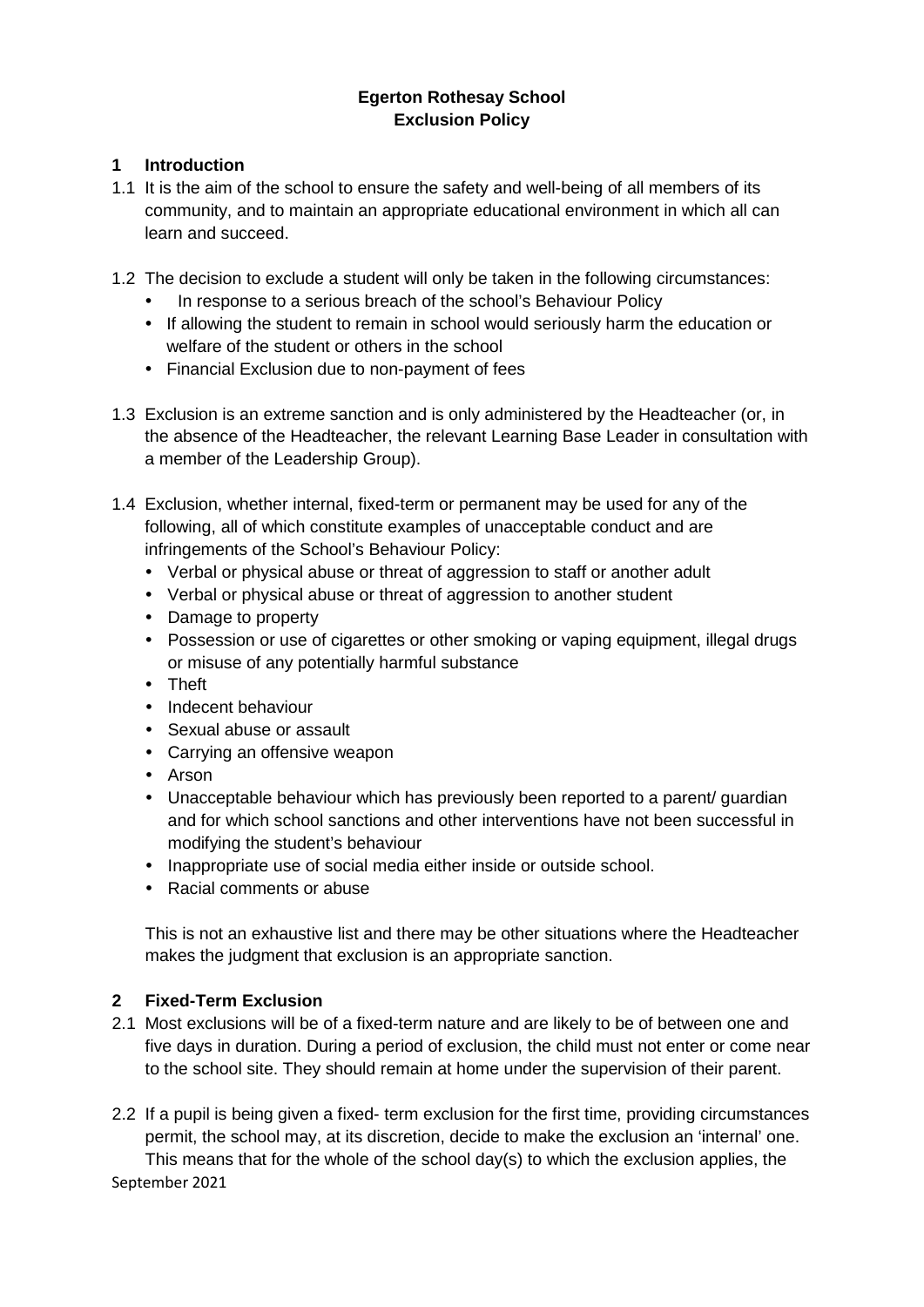child will remain under the direct and close supervision of a senior member of staff and will work and have breaks separately to their peers.

- 2.3 Following the decision to exclude, the child's parents will be contacted as soon as possible. A letter will be sent by post giving details of the exclusion and the date the exclusion ends. The parent of an externally excluded child has a right to make representations to the Governors and Directors and/ or their representative as directed in the letter.
- 2.4 The Governors and Directors and/ or their representative will review promptly any fixedterm exclusion that would lead to a student being excluded for over 15 days in a school term or missing a public examination.
- 2.5 After a fixed-term exclusion and before a student is readmitted to the school, a meeting will be held with the child and his/ her parents to confirm agreement to the conditions, provision and support, if any, which the school deems necessary to enable a satisfactory re-entry. If there are conditions, the student's return is subject to their agreement and the agreement and full support of the parents to the conditions.

# **3 Permanent Exclusion**

- 3.1 The decision to exclude a student permanently is a serious one. There are two main types of situation in which permanent exclusion may be considered.
	- The first is a final, formal step in an on-going process for dealing with disciplinary offences following the unsuccessful use of a wide range of other strategies. It is an acknowledgement that all available strategies have been exhausted and is used as a last resort. This would include, for example, persistent and defiant misbehaviour including bullying of any type or repeated possession and or use of an illegal drug on school premises.
	- The second is where there circumstances are so exceptional that fixed-term exclusion or other strategies are not appropriate. For example, these might include:
		- Serious actual or threatened violence against another student or a member of staff
		- Sexual abuse or assault
		- Inappropriate online activity
		- Supplying an illegal drug
		- Carrying an offensive weapon
		- Arson
- 3.2 In addition to exclusion, the school will consider police involvement for any of the above offences.
- 3.3 The Governors and Directors and/ or their representative will review promptly any permanent exclusion.
- 3.4 Parents will be told the decision at a face-to-face meeting and be told of their right to appeal within seven days of the meeting.